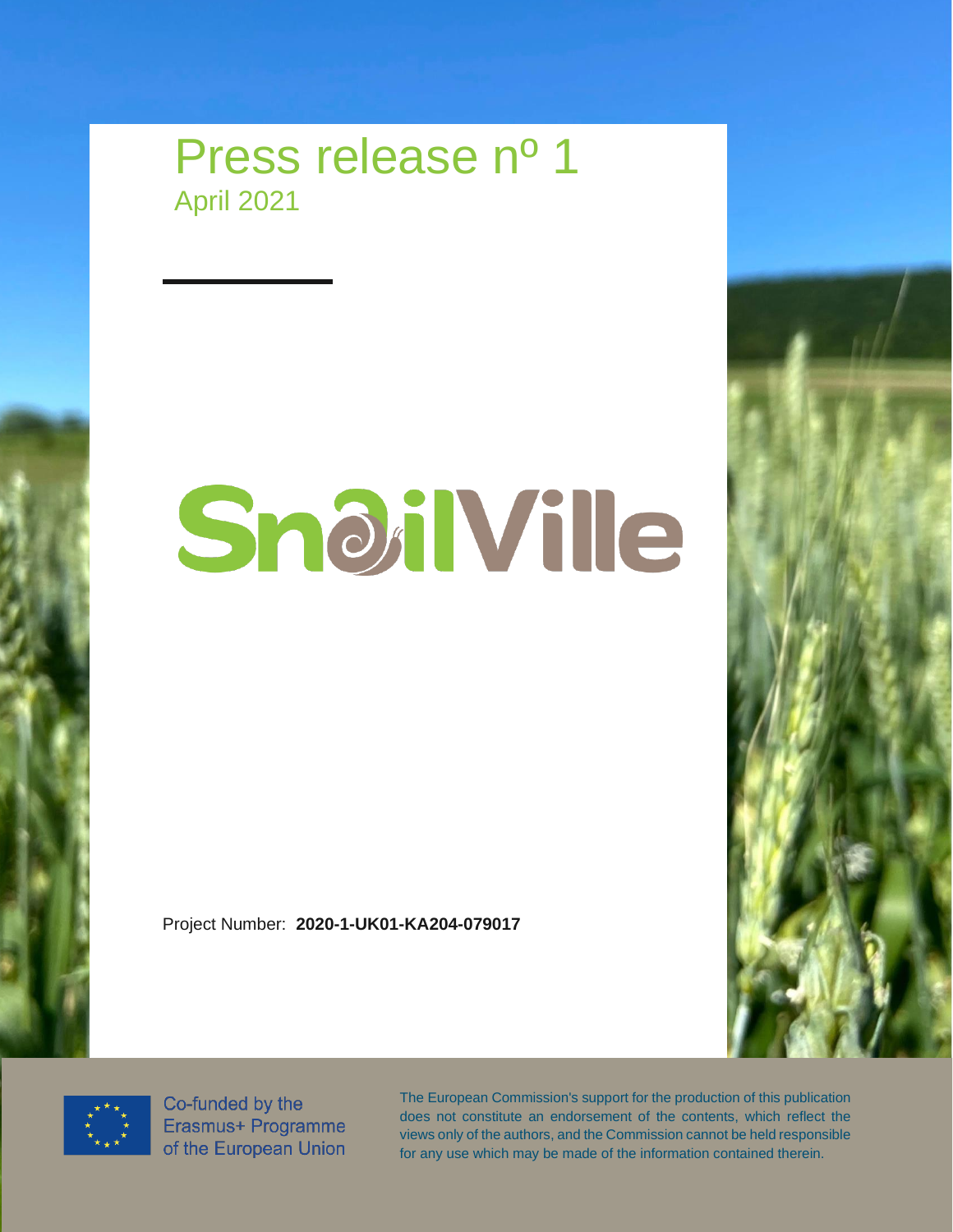

2020-1-UK01-KA204-079017



Snailville project aims to be a guide for those adults from rural areas or heliculture enthusiasts wanting to start their own profitable snail farm business as well as to contribute to the preservation of the snail sector by promoting sustainable breeding methods. It will provide a training game serving as a single information point to guide those interested in snail businesses.

The international partnership of Snailville joins entities from all over Europe; Poland, Spain, UK, Greece, Italy and the Netherlands, in order to obtain the best results.

The main topics to be covered within the project are:

- Morphology, anatomy and physiology of land snails
- Financial & technical aspects for setting up and operating a snail farm
- Where To Rear Snails
- Housing
- Construction of Cages
- Snail Breeding
- Selection of Foundation Stock
- Reproduction
- Snail Eggs
- Nursery Cage

All this content will be available within the **Snailville Sustainable Snail Farming training content and Trainer's Guide on how to administer the training and the game, SnailVille Game and SnailVille Academy**, including learning objects, tutorials, evaluation tools and further functionalities aiming to maximise the user's experience.

On January 29th, 2020, the project partners held a virtual meeting due to the unexpected Covid-19 circumstances that rendered impossible the planned physical meeting in Valencia (Spain).

During the meeting, a review of the first already accomplished tasks was performed and other aspects, such as the quality, dissemination and the next project meetings and events were discussed.

The design of the next steps was also discussed setting the next tasks.

During February, March and April, the partnership has been conducting desk research on the state of heliculture in their partner countries as well as sharing a survey on the necessities of the snail sector.

## **Follow us in our social media!**

[https://snailville.eu](https://snailville.eu/) <https://www.facebook.com/snailvilleproject> <https://twitter.com/Snailville1>